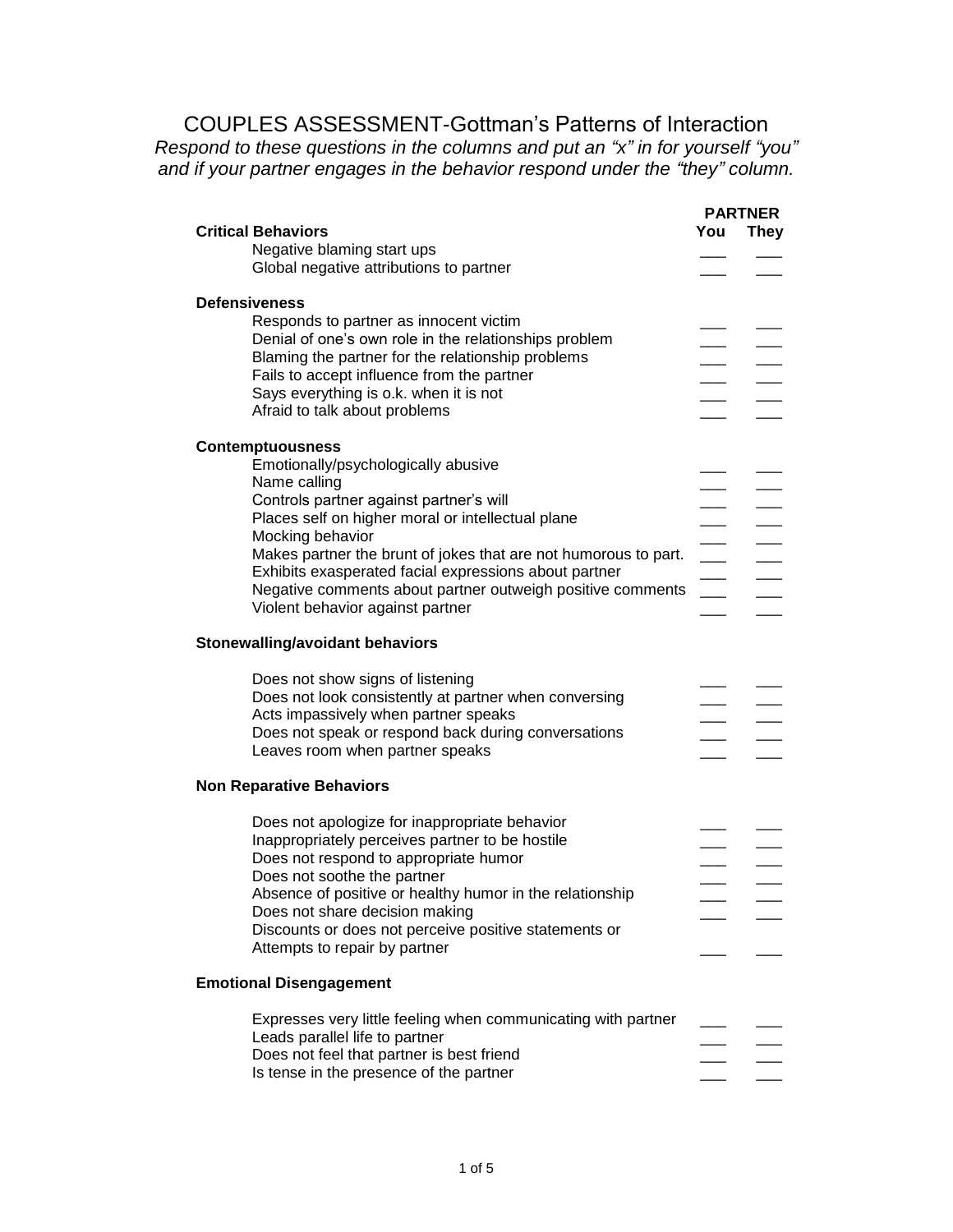# **Gottman 17-Areas Scale**

## How are things changing, or not changing, in your relationship?

| 1. Staying emotionally connected ___, or becoming emotionally distant ___<br>Check all the specific items below:                                        |               |           |
|---------------------------------------------------------------------------------------------------------------------------------------------------------|---------------|-----------|
|                                                                                                                                                         | Not a problem | A problem |
| Just simply talking to each other<br>Staying emotionally in touch with each other                                                                       |               |           |
| Feelings taken for granted.<br>Don't feel my partner knows me very well right now.                                                                      |               |           |
| Partner is (or I am) emotionally disengaged.                                                                                                            |               |           |
| Spending time together.                                                                                                                                 |               |           |
| 2. Handling job and other stresses effectively,<br>or experiencing the "spill over" of non-relationship stresses<br>Check all the specific items below: |               |           |
|                                                                                                                                                         | Not a problem | A problem |
| Helping each other reduce daily stress                                                                                                                  |               |           |
| Talking about these stresses together                                                                                                                   |               |           |
| Talking together about stress in a helpful manner                                                                                                       |               |           |
| Partner listening with understanding about my<br>stresses and worries                                                                                   |               |           |
| Partner takes job or other stresses out on me                                                                                                           |               |           |
| Partner takes job or other stresses out on the                                                                                                          |               |           |
| Children or others in our lives.                                                                                                                        |               |           |
| 3. Handling issues or disagreements well, or grid locking on one or more issues<br>Check all the specific items below:                                  |               |           |
|                                                                                                                                                         | Not a problem | A problem |
| Differences have arisen between us that feel very basic<br>These differences seem un-resolvable                                                         |               |           |
| We are living day-by-day with hurts                                                                                                                     |               |           |
| Our positions are getting entrenched                                                                                                                    |               |           |
| It looks like I will never get what I hope for                                                                                                          |               |           |
| Very worried these issues may damage our relationship                                                                                                   |               |           |
| 4. The relationship is romantic and passionate,<br>or it is becoming passionless; then fire is going out                                                |               |           |
| Check all the specific items below:                                                                                                                     |               |           |
|                                                                                                                                                         | Not a problem | A problem |
| My partner has stopped being verbally affectionate                                                                                                      |               |           |
| My partner expresses love or admiration less frequently                                                                                                 |               |           |
| We rarely touch each other                                                                                                                              |               |           |
| My partner (or I) have stopped feeling very romantic                                                                                                    |               |           |
| We rarely cuddle                                                                                                                                        |               |           |
| We have few tender or passionate moments                                                                                                                |               |           |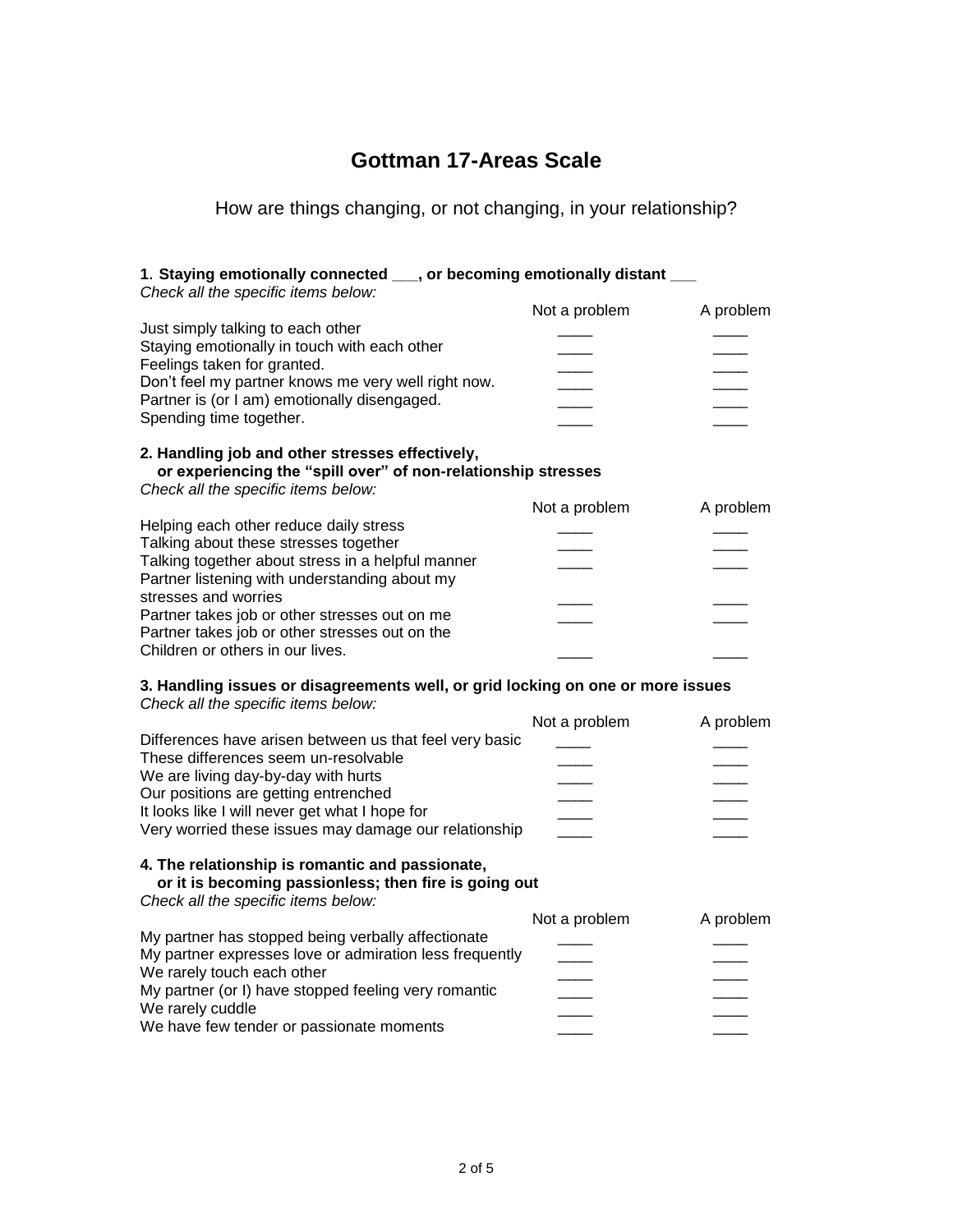#### **5. Our sex life is fine, or there are problems in this area**

| Check all the specific items below:              |               |           |
|--------------------------------------------------|---------------|-----------|
|                                                  | Not a problem | A problem |
| The frequency of sex                             |               |           |
| The satisfaction I (or my partner) gets from sex |               |           |
| Being able to talk about sexual problems         |               |           |
| The two of us wanting different things sexually  |               |           |
| Problems of desire                               |               |           |
| The amount of love in our                        |               |           |
|                                                  |               |           |
|                                                  |               |           |

### **6. An important event (ie. birth, death, new job) has occurred in our lives The marriage is either dealing with this well or is not**

*Check all the specific items below:*

| Not a problem                                            | A problem |
|----------------------------------------------------------|-----------|
| We have different points of view on how to handle things |           |
|                                                          |           |
|                                                          |           |
|                                                          |           |
|                                                          |           |
|                                                          |           |
|                                                          |           |

#### **7. Major issues about children have arisen (such as to have or not have children) The relationship is handing this well, or it is not** *Check all the specific items below:*

| Cribble all the specific items below.                      |               |           |
|------------------------------------------------------------|---------------|-----------|
|                                                            | Not a problem | A problem |
| We have very different points of view on goals             |               |           |
| for the children                                           |               |           |
| We have different positions on what to discipline          |               |           |
| the children for                                           |               |           |
| We have different positions on how to discipline           |               |           |
| the children                                               |               |           |
| We have issues about how to be close to our children       |               |           |
| We are not talking about these issues very well            |               |           |
| There is a lot of tension or anger about these differences |               |           |
|                                                            |               |           |

#### **8. Major issues or events have arisen about in-laws or relatives The relationship is handling these well, or it is not**

| Check all the specific items below:                 |               |           |
|-----------------------------------------------------|---------------|-----------|
|                                                     | Not a problem | A problem |
| I feel unaccepted by my partner's family            |               |           |
| I sometimes wonder which family my partner is in    |               |           |
| I feel unaccepted by my own family                  |               |           |
| There is tension between us about what might happen |               |           |
| This issue has generated a lit of irritability      |               |           |
| I am worried about how this is going to turn out    |               |           |
|                                                     |               |           |

#### **9. Being attracted to other people or jealousy is not an issue, or partner is flirtatious or there may be a recent affair**

*Check all the specific items below:*

|                                         | Not a problem | A problem |
|-----------------------------------------|---------------|-----------|
| This area is a source of a lot of hurt  |               |           |
| This is an area that creates insecurity |               |           |
| I can't deal with the lies              |               |           |
| It is hard to re-establish trust        |               |           |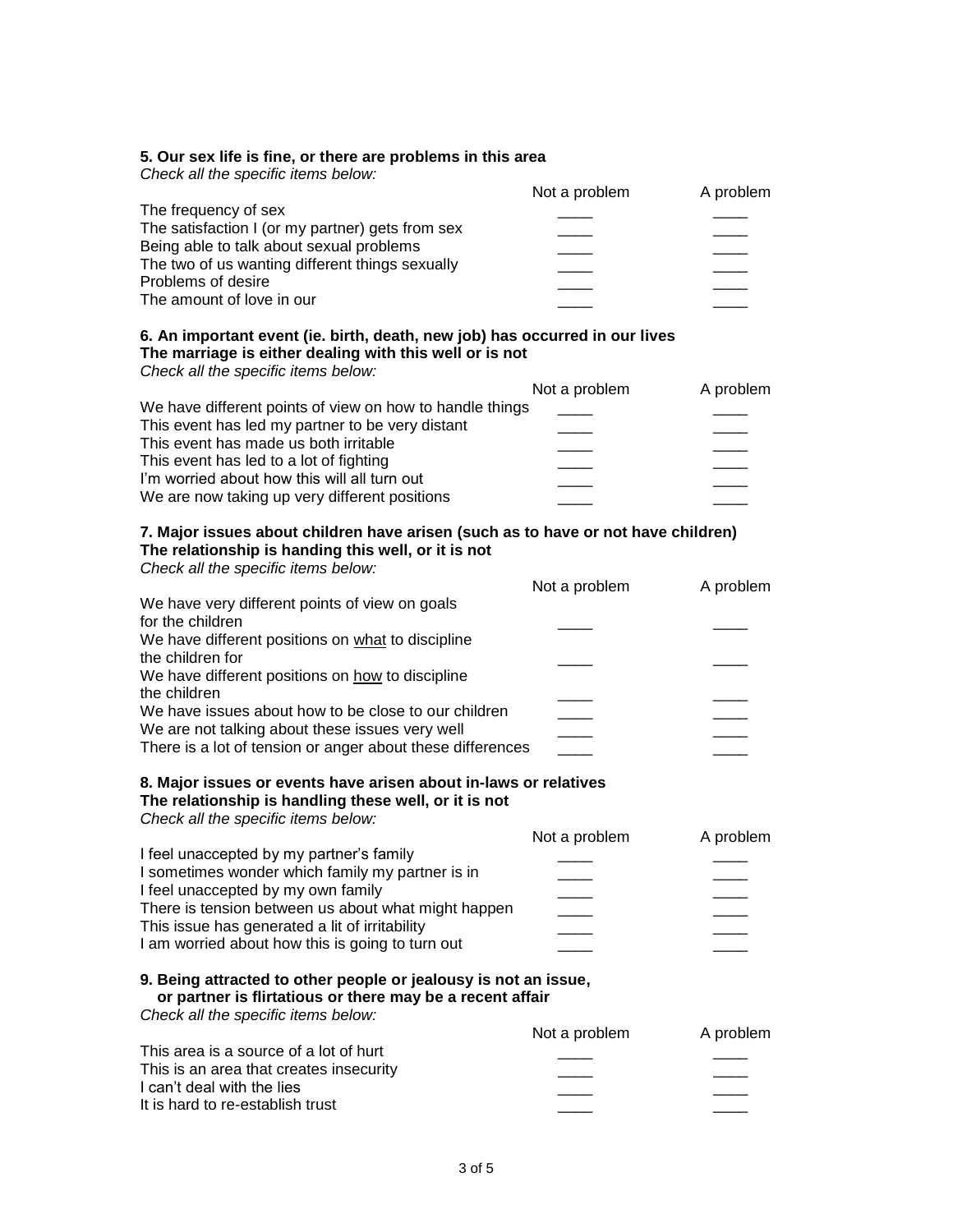| There is a feeling of betrayal<br>It's hard to know how to heal this<br>10. When disagreements arise, we resolve issues well,<br>or unpleasant fights have occurred<br>Check all the specific items below:                                      |               |           |
|-------------------------------------------------------------------------------------------------------------------------------------------------------------------------------------------------------------------------------------------------|---------------|-----------|
|                                                                                                                                                                                                                                                 | Not a problem | A problem |
| There are more fights now<br>The fights seem to come out of nowhere<br>Anger and irritability has crept into our relationship<br>We get into muddles where we are hurting each other<br>I don't feel much respected lately<br>I feel criticized |               |           |
| 11. We are in synchrony or basic values and goals,<br>or differences between us in these areas or in desired "life style" are emerging<br>Check all the specific items below:                                                                   |               |           |
|                                                                                                                                                                                                                                                 | Not a problem | A problem |

|                                                    | $\sqrt{2}$ |
|----------------------------------------------------|------------|
| Differences have arisen in life goals              |            |
| Differences have arisen about important beliefs    |            |
| Differences have arisen on leisure time interests' |            |
| We seem to wanting different things out of life    |            |
| We are growing in different directions             |            |
| I don't much like who I am with my partner         |            |
|                                                    |            |

#### **12. Very hard events (ei. violence, drugs, affair) have occurred within the relationship We are handling these well, or they seem to be hard for the relationship to deal with** *Check all the specific items below:*

| chook an the oppoint norne solom.                           |               |           |
|-------------------------------------------------------------|---------------|-----------|
|                                                             | Not a problem | A problem |
| There has been physical violence between us                 |               |           |
| There is a problem with alcohol or drugs                    |               |           |
| This is turning into a relationship I hadn't bargained for  |               |           |
| Our relationship "contract" is changing                     |               |           |
| I find some of what my partner wants upsetting or repulsive |               |           |
| I am now feeling somewhat disappointed by this relationship |               |           |
|                                                             |               |           |

#### **13. We work well as a team, or we are not working very well as a team right now** *Check all the specific items below:*

| Check all the specific items below:               |               |           |
|---------------------------------------------------|---------------|-----------|
|                                                   | Not a problem | A problem |
| We used to share more in the family's workload    |               |           |
| We seem to be pilling in opposite directions      |               |           |
| Partner does not share in housework or child care |               |           |
| Partner is not carrying weight financially        |               |           |
| I feel alone managing this family                 |               |           |
| Partner is not being very considerate             |               |           |

### **14. We are coping well with issues of power or influence, or we are having trouble in this area**

*Check all the specific items below:*

|                                                              | Not a problem | A problem |
|--------------------------------------------------------------|---------------|-----------|
| I don't feel influential in decisions we make                |               |           |
| Partner has become more domineering                          |               |           |
| I have become more demanding                                 |               |           |
| Partner has become passive                                   |               |           |
| Partner is "spacey", not a strong force in the relationship  |               |           |
| I am starting to care a lot more about who is running things |               |           |
|                                                              |               |           |